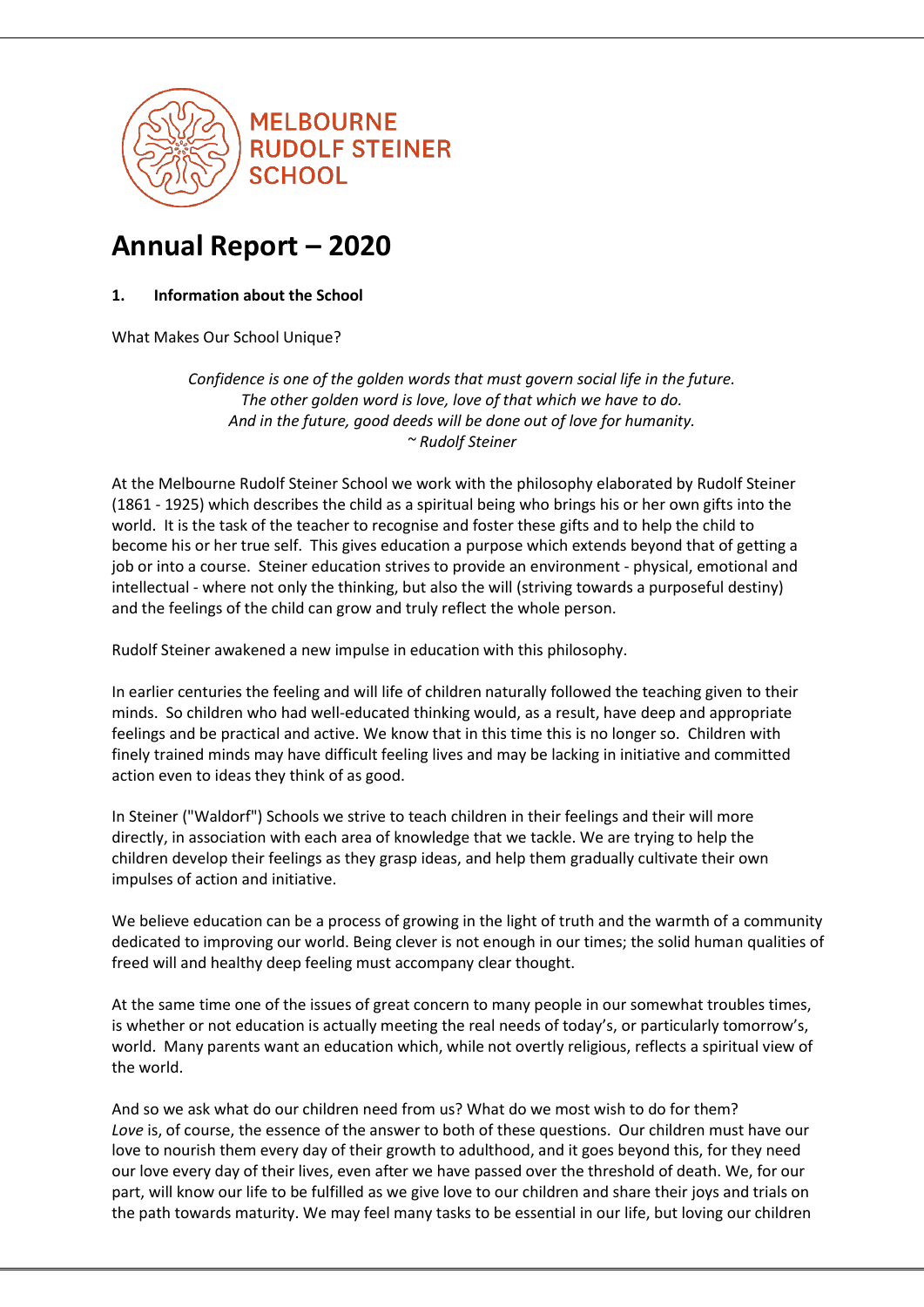has first claim upon us.

Therefore teachers work closely with our community of parents to share in this task. All parents who support the values and intentions of the teachers, who bring the education at The Melbourne Rudolf Steiner School, recognize the unique qualities that define Steiner Education and are specific to our school.

Education prepares our children for life. The way children are educated by family, school and society determines so very much about their innate attitudes and their will to act in the world. Children live in deep community with their parents and teachers and guardians, because by their nature they are innocently open to all the influences of the world. In consequence, what we adults really are, and what we are really trying to do with children, has a profound influence upon their character. Our being and our deeper impulses have more influence than our educational techniques or our stated aims. It is of the essence, therefore, that all of us who educate children shall educate with love for them, for their eventual independence, and for their aims and aspirations. We parents and guardians and teachers therefore strive to create a community which will lovingly care for the interests of the children, and will protect them from self-seeking influences which seek to rob the youngsters of their natural growth to freedom. Commercial and political and dogmatic religious influences can be balanced in the soul of a mature adult, but we must protect the children from such influences which are not based upon a loving concern for their free development.

Each of our years of education, from the innocent early childhood years to the trial by fire of the Victorian Certificate of Education, requires that we look with wonder and love at the efforts of the child to become a citizen of the Earth, and the challenge is always there to find loving methods to initiate the child into our ways of understanding the world.

At this school we provide an education which is based upon an understanding of children as divine beings who have descended to Earth from spiritual spheres. Because we teachers have been on Earth longer than the children in our care, we have the opportunity to help them find their way into human culture. We know that we are not adequate to this task but our understanding is that by our loving interest in the children, and by our constant striving to engage fully with them and with our subject, we allow them to grow beyond us to their own full potential for self-realization and working for the world. It is a miracle to observe again and again how our students can take what we teachers offer them and use it to develop faculties and knowledge far beyond that which we can demonstrate or embody. Our teaching therefore is offered in service to the unfathomable potential and destiny of each one of our children, and it must be offered with imagination and love for both our students and our subject if it is to nourish the free development of the human beings in our care.

We have what is called the *Steiner Curriculum,* this being a shared body of knowledge accumulated by hundreds of Steiner Schools over eighty years and in many different national settings. This is a blessing to us, for it allows us to enjoy the fruits of experience of the world community of Steiner Teachers. However it is secondary to the principle of teachers striving to understand the nature of the children before us, and learning to love them in a deeply responsible way, and bringing our subjects to them in a form commensurate with the stage of growth they are enjoying. We are trying not to force demands of the subjects upon the students, for this would require us to step into a rather impersonal and unsympathetic role. Rather we use the great tools of true imagination, art and music, and we work to engender the warmth of enthusiasm, and the glow of reverence for that which is worthy of the children's devotion. This does not preclude the necessity for plain hard work to finish that which must be completed, or to learn that which must be known, but it is vital that these demands are presented in the context of a loving and supportive community.

We watch generation after generation of young people pass through the school and grow through the community life of our school. Teachers try to grow with them, we rejoice in their triumphs and transformations, and we watch them leave us and go out into the next stage of their lives. Now we have many students who are children of former students, and we feel that the culture of our school grows richer by the year. Each new generation brings fresh and remarkable impulses both to our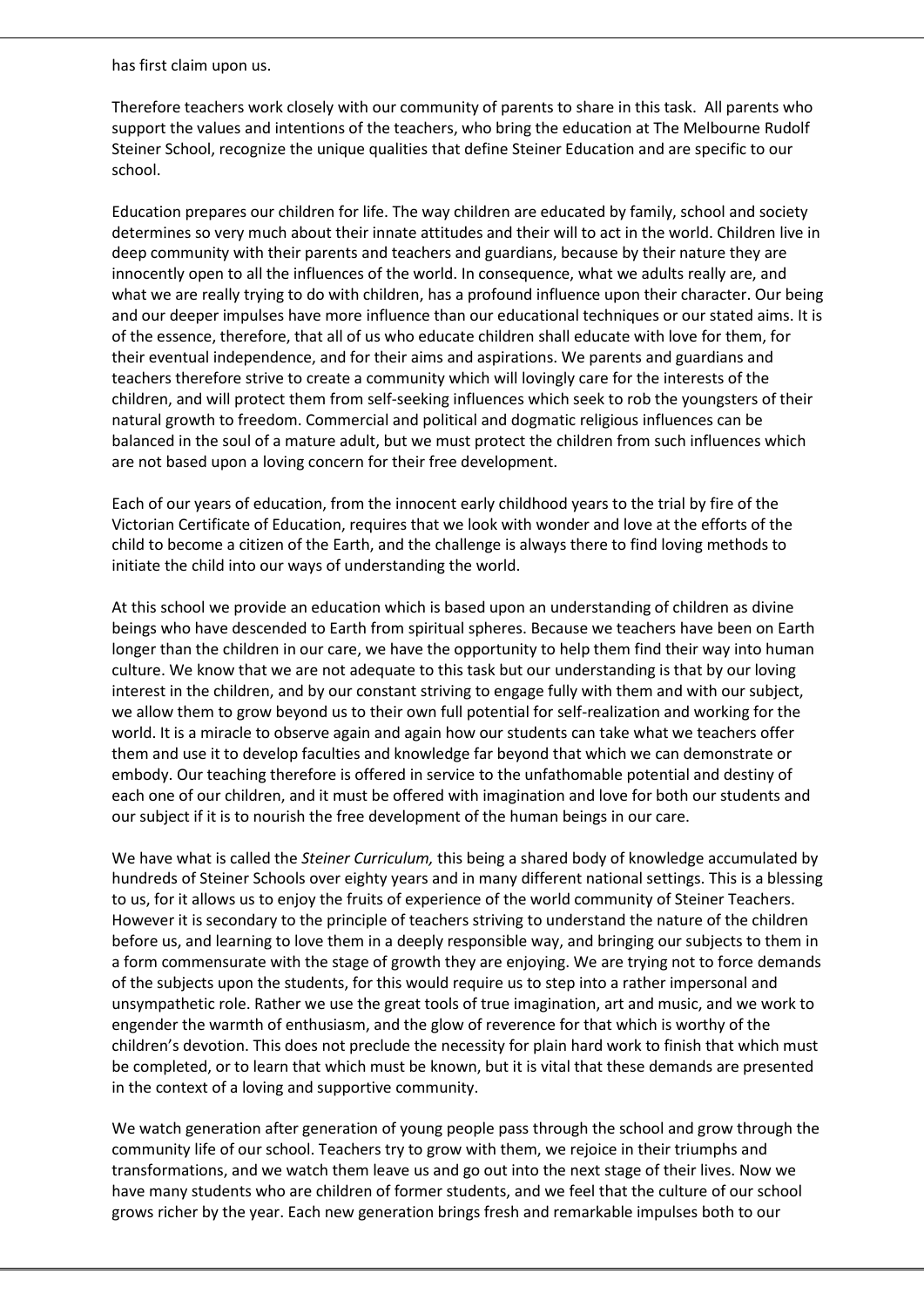school community and to the world, and we strive to create an educational system which allows them to express their unique contributions to society.

Teachers of the Melbourne Rudolf Steiner School therefore strive to educate children in an atmosphere of human love, of preparation for good and noble deeds, of penetrating thinking. Our school is non-denominational, co-educational, and invites students of any race, ethnic or religious background. We cater for children from kindergarten through to VCE.

For detailed information about curriculum and our school community please see our website [www.mrss.com.au](http://www.mrss.com.au/) or telephone the school on +61 3 9876 2633 for our prospectus and further information.

## **2. Teacher Standards and Qualifications**

All MRSS teachers are registered with the Victorian Institute of Teaching. Our Music staff members have various qualifications and many are active performers, composers, recording artists and some tour nationally & internationally.

The General and Support staff members at MRSS have a diverse range of qualifications and experience in many industries in and outside of the education sector.

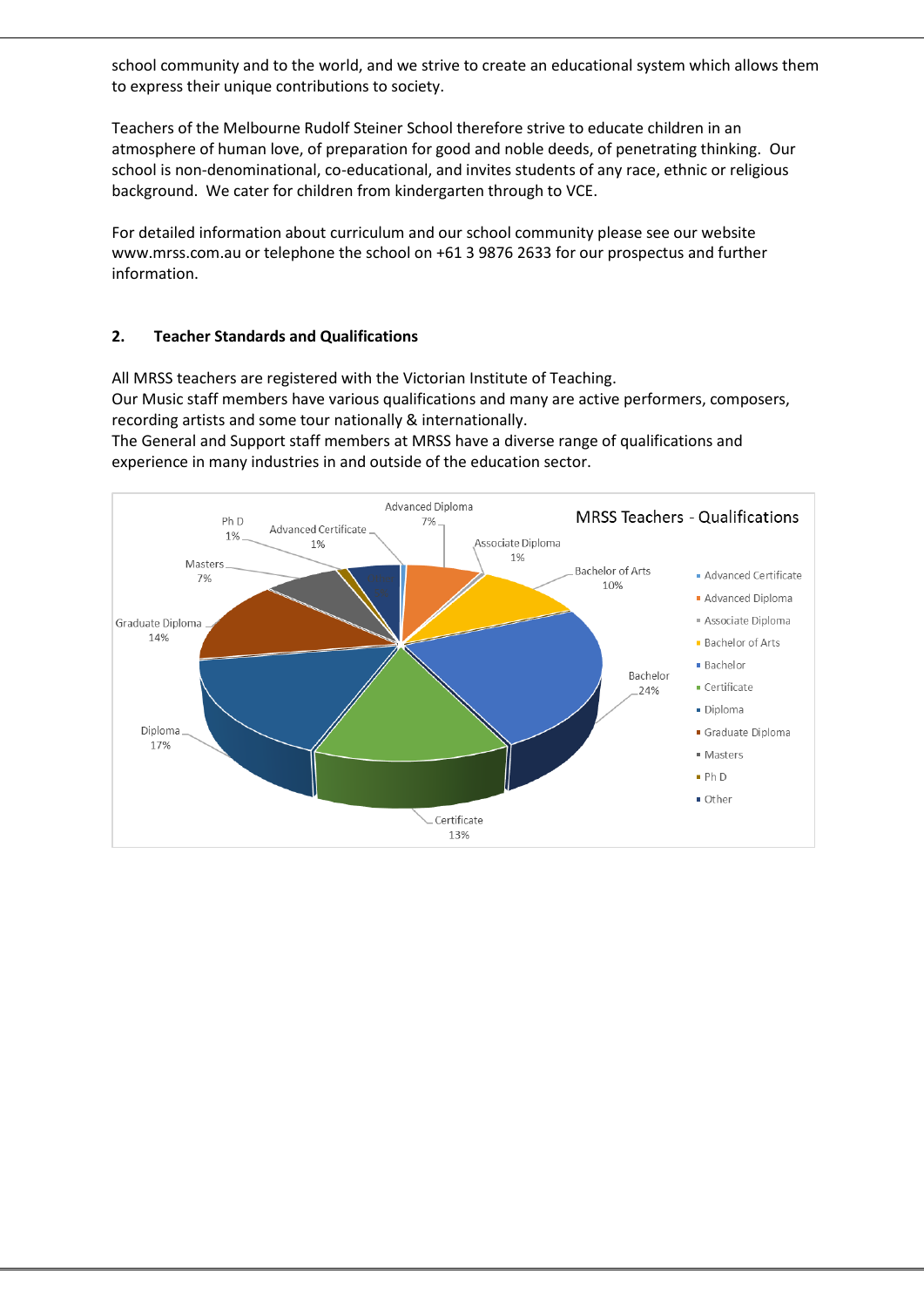|                                                      |                                   | <b>Teachers</b> | <b>Music</b> | <b>Support</b> |
|------------------------------------------------------|-----------------------------------|-----------------|--------------|----------------|
|                                                      |                                   |                 |              |                |
|                                                      | 2020 MRSS Employee Qualifications |                 |              |                |
|                                                      |                                   |                 |              |                |
| Advanced Certificate Jazz and Pop Music              | 1                                 | $\mathbf{1}$    | 0            | 0              |
| <b>Advanced Diploma Education</b>                    | $\mathbf{1}$                      | $\mathbf{1}$    | $\mathbf{0}$ | 0              |
| Advanced Diploma Private Secretarial                 | $\mathbf{1}$                      | $\mathbf{1}$    | $\mathbf{0}$ | 0              |
| Advanced Diploma Rudolf Steiner Education            | 14                                | 11              | 0            | 3              |
| Associate Diploma Mechanical Engineering             | $\mathbf{1}$                      | $\mathbf{1}$    | $\mathbf 0$  | 0              |
| <b>BA Diploma of Education</b>                       | $\overline{2}$                    | $\overline{2}$  | $\mathbf 0$  | $\mathbf{0}$   |
| <b>BA Fine Arts - Drawing</b>                        | 2                                 | $\overline{2}$  | 0            | 0              |
| <b>BA Fine Arts - Painting</b>                       | $\mathbf 1$                       | $\mathbf{1}$    | $\mathbf 0$  | 0              |
| <b>BA Humanities (Hons)</b>                          | 1                                 | $\mathbf{1}$    | 0            | 0              |
| <b>BA Music</b>                                      | 1                                 | $\mathbf{1}$    | 0            | 0              |
| <b>BA Outdoor Ed</b>                                 | 5                                 | 5               | $\mathbf 0$  | 0              |
| BA Politics and Media (Hons)                         | $\mathbf{1}$                      | $\mathbf{1}$    | 0            | $\mathbf{0}$   |
| <b>BA Public Administration</b>                      | 1                                 | $\mathbf{1}$    | 0            | 0              |
| <b>Bachelor Applied Science</b>                      | 3                                 | 3               | $\mathbf 0$  | 0              |
| Bachelor Applied Science - Human Movement            | $\mathbf{1}$                      | $\mathbf{1}$    | $\mathbf 0$  | 0              |
| <b>Bachelor Business</b>                             | 3                                 | $\mathbf{1}$    | 0            | $\overline{2}$ |
| <b>Bachelor Education</b>                            | $\overline{7}$                    | 7               | $\mathbf 0$  | 0              |
| <b>Bachelor Education (Hons)</b>                     | $\mathbf{1}$                      | $\mathbf{1}$    | $\mathbf 0$  | $\mathbf{0}$   |
| Bachelor Education in Early Childhood Education      | 1                                 | $\mathbf{1}$    | 0            | 0              |
| <b>Bachelor Education Physics</b>                    | $\mathbf{1}$                      | $\mathbf{1}$    | $\mathbf 0$  | 0              |
| <b>Bachelor Education Primary</b>                    | 3                                 | 3               | 0            | 0              |
| <b>Bachelor Education Secondary</b>                  | 2                                 | $\overline{2}$  | 0            | 0              |
| <b>Bachelor Fine Arts</b>                            | $\mathbf{1}$                      | $\mathbf{1}$    | $\mathbf{0}$ | 0              |
| <b>Bachelor Music</b>                                | 5                                 | $\overline{2}$  | 3            | $\mathbf{0}$   |
| <b>Bachelor Music Performance</b>                    | 5                                 | $\overline{2}$  | 3            | 0              |
| <b>Bachelor of Arts</b>                              | 20                                | 16              | $\mathbf{1}$ | 3              |
| <b>Bachelor Science</b>                              | 6                                 | 6               | $\mathbf{0}$ | 0              |
| Bachelor Science (Hons)                              | 2                                 | $\overline{2}$  | 0            | 0              |
| <b>Bachelor Surveying</b>                            | $\mathbf{1}$                      | $\mathbf{1}$    | 0            | 0              |
| <b>Bachelor Teaching</b>                             | 2                                 | 2               | $\mathbf 0$  | Ü              |
| Bachelor Teaching & Learning                         | 1                                 | $\mathbf{1}$    | 0            | 0              |
| <b>Bachelor Theology</b>                             | $\mathbf{1}$                      | $\mathbf{1}$    | 0            | 0              |
| Certificate 3 Automotive Refinishing                 | $\mathbf{1}$                      | $\mathbf{1}$    | 0            | 0              |
| Certificate 3 Carpentry                              | $\mathbf{1}$                      | $\mathbf{1}$    | 0            | 0              |
| Certificate 3 Early Childhood                        | $\overline{2}$                    | $\mathbf{1}$    | 0            | $\mathbf{1}$   |
| Certificate 3 Horticulture                           | $\mathbf 1$                       | $\mathbf{1}$    | 0            | 0              |
| Certificate 3 in Children's Services                 | 4                                 | $\mathbf{1}$    | 0            | 3              |
| Certificate 4 Nutrition                              | $\mathbf{1}$                      | $\mathbf{1}$    | 0            | 0              |
| Certificate 4 Training & Assessment                  | 7                                 | $\overline{7}$  | 0            | 0              |
| Certificate Business Management                      | 1                                 | $\mathbf{1}$    | 0            | 0              |
| Certificate Rudolf Steiner Early Childhood           | $\mathbf 1$                       | $\mathbf{1}$    | 0            | 0              |
| Certificate Steiner Teacher Training (3yr part time) | 6                                 | 3               | 0            | 3              |
| <b>Certificate Theatre Studies</b>                   | $\mathbf{1}$                      | $\mathbf{1}$    | 0            | 0              |
| Dip Anthroposophical Studies                         | $\overline{2}$                    | $\mathbf{1}$    | 0            | $\mathbf{1}$   |
| Dip Bio Chemistry                                    | $\mathbf{1}$                      | $\mathbf{1}$    | 0            | 0              |
| Dip Community Development                            | $\mathbf{1}$                      | $\mathbf{1}$    | 0            | 0              |
| Dip Curative Eurythmy                                | $\mathbf{1}$                      | $\mathbf{1}$    | 0            | 0              |
| Dip Early Childhood Education                        | $\overline{2}$                    | $\overline{2}$  | 0            | 0              |
| Dip Education                                        | 13                                | 13              | 0            | 0              |
| Dip European Painting                                | $\mathbf{1}$                      | $\mathbf{1}$    | 0            | 0              |
| Dip Eurythmy                                         | 2                                 | $\mathbf{1}$    | 0            | $\mathbf{1}$   |
| Dip Music                                            | 1                                 | $\mathbf{1}$    | 0            | 0              |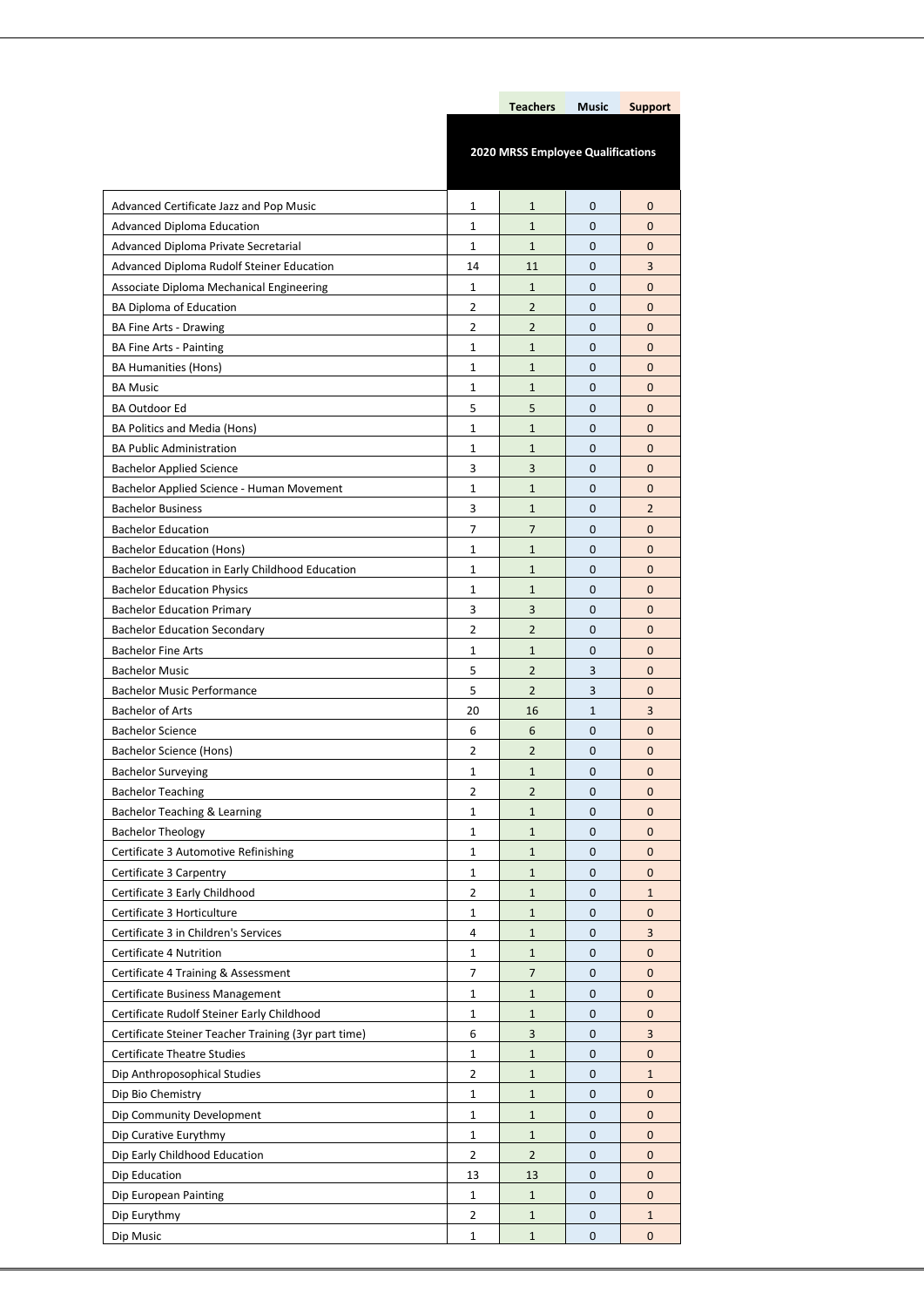| Dip of Teaching                                              | 2                            | 2              | 0              | 0                            |
|--------------------------------------------------------------|------------------------------|----------------|----------------|------------------------------|
| Dip of Teaching - Primary                                    | 2                            | $\overline{2}$ | $\mathbf{0}$   | 0                            |
| Dip of Teaching - Secondary                                  | 1                            | $\mathbf{1}$   | $\mathbf{0}$   | 0                            |
| Dip Royal Life Saving Society                                | 1                            | $\mathbf{1}$   | 0              | 0                            |
| Dip Steiner Waldorf Education                                | $\overline{2}$               | $\overline{2}$ | $\mathbf 0$    | 0                            |
| Grad Dip Adolescent Health & Welfare                         | 1                            | $\mathbf{1}$   | $\mathbf{0}$   | 0                            |
| <b>Grad Dip Applied Learning</b>                             | 1                            | $\mathbf{1}$   | 0              | 0                            |
| <b>Grad Dip Education</b>                                    | 9                            | $\overline{7}$ | $\mathbf 1$    | $\mathbf{1}$                 |
| <b>Grad Dip Education Primary</b>                            | 3                            | $\overline{2}$ | $\mathbf{0}$   | $\mathbf{1}$                 |
| Grad Dip Education School Librarianship                      | 1                            | $\mathbf{1}$   | 0              | 0                            |
| <b>Grad Dip Education Secondary</b>                          | 8                            | $\overline{7}$ | 0              | $\mathbf{1}$                 |
| Grad Dip Film & TV                                           | $\mathbf{1}$                 | $\mathbf{1}$   | $\mathbf{0}$   | 0                            |
| Grad Dip Graphic Design                                      | 1                            | $\mathbf{1}$   | 0              | 0                            |
| <b>Grad Dip Physics Education</b>                            | $\mathbf{1}$                 | $\mathbf{1}$   | 0              | 0                            |
| <b>Grad Dip Secretarial Studies</b>                          | $\mathbf{1}$                 | $\mathbf{1}$   | $\mathbf{0}$   | 0                            |
| Master of Arts by Research                                   | 2                            | $\overline{2}$ | 0              | 0                            |
| Master of Visual Arts                                        | $\mathbf{1}$                 | $\mathbf 1$    | 0              | 0                            |
| Masters of Applied Linguistics                               | 1                            | $\mathbf{1}$   | $\mathbf{0}$   | 0                            |
| Masters of Arts                                              | 1                            | $\mathbf{1}$   | 0              | 0                            |
| <b>Masters of Education</b>                                  | $\overline{4}$               | 4              | 0              | 0                            |
| Masters of Music Perform Teaching                            | $\overline{2}$               | $\mathbf{1}$   | $\mathbf{1}$   | 0                            |
| Masters of Secondary Education                               | 1                            | $\mathbf{1}$   | 0              | 0                            |
| <b>Masters of Social Ecology</b>                             | $\mathbf{1}$                 | $\mathbf 1$    | $\mathbf{0}$   | 0                            |
| Masters of Teaching (P-12)                                   | $\mathbf{1}$                 | $\mathbf{1}$   | $\mathbf{0}$   | 0                            |
| Permission to Teach                                          | 2                            | $\mathbf{1}$   | $\mathbf{1}$   | 0                            |
| Ph D                                                         | 2                            | $\overline{2}$ | 0              | 0                            |
| Post Grad Certificate in Ed - Modern Foreign Languages       | $\mathbf{1}$                 | $\mathbf{1}$   | $\mathbf{0}$   | 0                            |
| Social Practice - Centre for Social Development              | 1                            | $\mathbf{1}$   | 0              | 0                            |
| <b>Steiner Education Qualified</b>                           | 5                            | 4              | 0              | $\mathbf{1}$                 |
| T.S.T.C                                                      | $\mathbf{1}$                 | $\mathbf{1}$   | $\mathbf{0}$   | 0                            |
| Advanced Diploma in Children's Services                      | 1                            |                | 0              | $\mathbf{1}$                 |
| Advanced Diploma Music Performance                           | 2                            |                | $\overline{2}$ | 0                            |
| Advanced Diploma Professional Screenwriting                  | $\mathbf{1}$                 |                | 0              | $\mathbf{1}$                 |
| Associate Diploma Electronic Engineer                        | 1                            |                | 0              | $\mathbf{1}$                 |
| Associate Diploma of Performing Arts                         | 1                            |                | 0              | $\mathbf{1}$                 |
| <b>Bachelor Music Instrumental Music Education</b>           | 1                            |                | $\mathbf{1}$   | 0                            |
| <b>BA Educational Theatre</b>                                | $\mathbf{1}$                 |                | 0              | $\mathbf{1}$                 |
| BA Fine Arts - Music Performance Improvisation               | 1                            |                | $\mathbf{1}$   | 0                            |
| <b>BA Laws</b>                                               | $\mathbf{1}$                 |                | 0              | $\mathbf{1}$                 |
| Certificate 2 Australian Land Conservation and Restoration   | $\mathbf{1}$                 |                | 0              | $\mathbf{1}$                 |
| Certificate 3 Dog Training                                   | $\mathbf{1}$                 |                | 0              | $\mathbf{1}$                 |
| Certificate 3 in Construction                                | $\mathbf{1}$                 |                | 0              | $\mathbf{1}$                 |
| Certificate 4 Nursing<br>Certificate 4 Service Co-ordination | $\mathbf{1}$<br>$\mathbf{1}$ |                | 0<br>0         | $\mathbf{1}$<br>$\mathbf{1}$ |
| Certificate Frontline Management                             | 1                            |                | 0              | $\mathbf{1}$                 |
| Certificate Management                                       | $\mathbf{1}$                 |                | 0              | $\mathbf{1}$                 |
| Certificate State Registered Nursing Family Planning         | 1                            |                | 0              | $\mathbf{1}$                 |
| Certificate Technology                                       | $\mathbf{1}$                 |                | 0              | $\mathbf{1}$                 |
| Dip Children Services                                        | $\mathbf{1}$                 |                | 0              | $\mathbf{1}$                 |
| Dip Library and Information Studies                          | 1                            |                | 0              | $\mathbf{1}$                 |
| Dip Management                                               | 1                            |                | 0              | $\mathbf{1}$                 |
| Dip Music Performance                                        | $\mathbf{1}$                 |                | $\mathbf{1}$   | 0                            |
| Dip OHS                                                      | 1                            |                | 0              | $\mathbf{1}$                 |
| Dip Professional Performance                                 | $\mathbf{1}$                 |                | $\mathbf{1}$   | 0                            |
| Dip Visual Arts Illustration                                 | $\mathbf{1}$                 |                | $\mathbf{1}$   | 0                            |
| Grad Dip Advanced Music Performance                          | 1                            |                | $\mathbf{1}$   | 0                            |
| Grad Dip Librarianship                                       | $\mathbf{1}$                 |                | $\mathbf 0$    | $\mathbf{1}$                 |
| <b>TOTAL</b>                                                 | 237                          | 178            | 18             | 41                           |
|                                                              |                              |                |                |                              |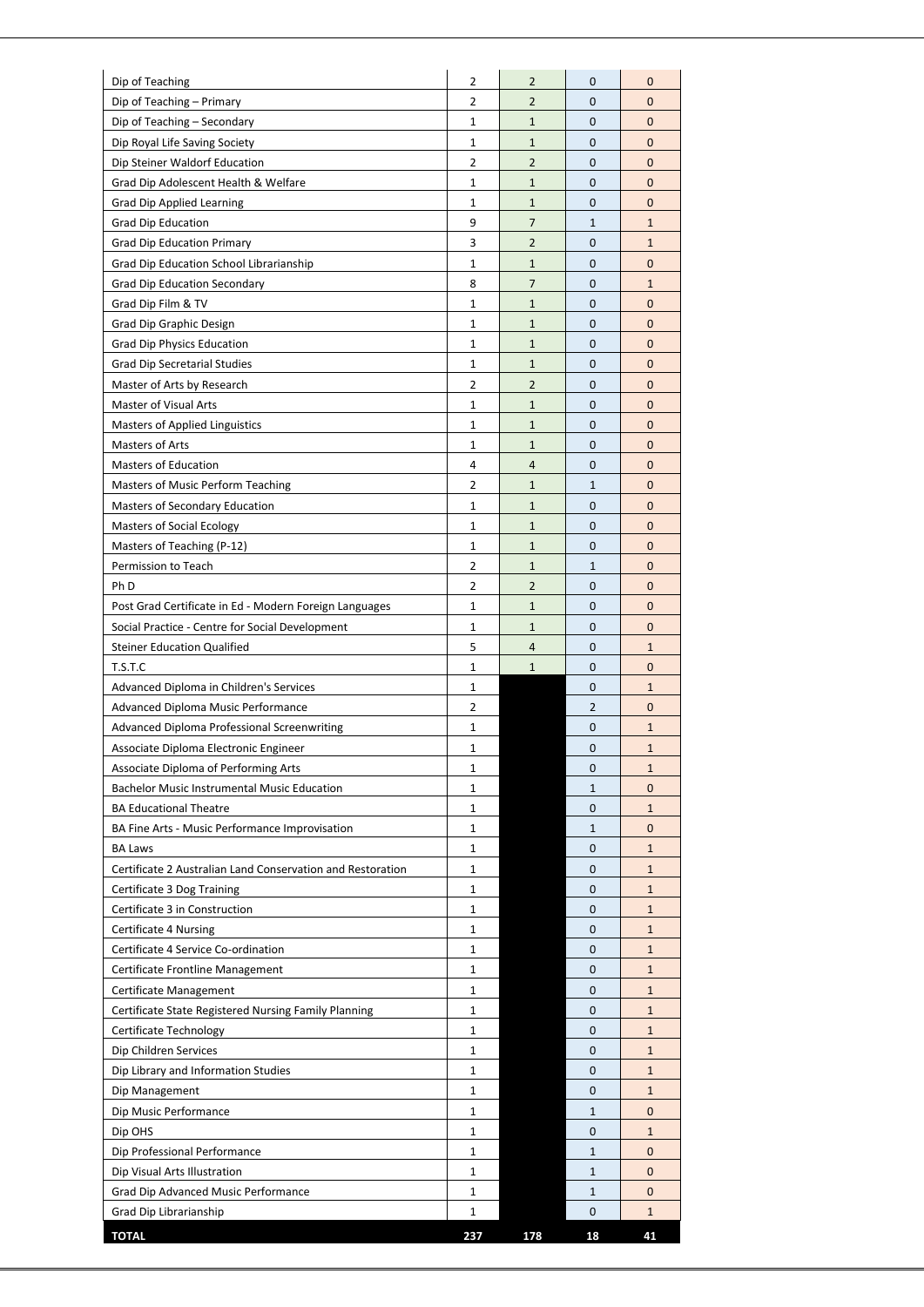## **3. Workforce Composition**

The school has 74.02 equivalent full time staff.

- 46.55 FTE Teachers
- 6.54 FTE Music Staff
- 20.93 FTE Support Staff

#### **4. Student Attendance**

| Prep    | 88.80 |
|---------|-------|
| 1       | 95.00 |
| 2       | 96.55 |
| 3       | 93.50 |
|         |       |
| 4       | 95.65 |
| 5       | 96.85 |
| 6       | 96.85 |
| 7       | 96.80 |
| 8       | 93.10 |
| 9       | 92.65 |
| 10      | 94.40 |
| 11      | 95.10 |
| 12      | 95.10 |
| Average | 94.64 |
|         |       |

One role of our school is to promote in students attitudes and habits that are responsible and thoughtful. Punctuality is one such habit. Lateness in arriving at school or school activities means a poor start to the day and disrupts the class, teacher and lesson. We seek the support of all parents in ensuring their child arrives at school in time for the first bell. Students are expected to be punctual for all school activities including class excursions, sports and camps.

#### **Non-Attendance**

- **►** A parent should contact the school if the student is away and also advise if the student was scheduled for a music lesson.
- **►** Class teachers or class guardians will contact the student's home promptly if a student has been absent without explanation.
- **►** A written explanation to the class teacher on the day the student returns to school should also be provided by the parent.
- **►** Extended voluntary absences, such as family holidays, should be discussed with the class teacher/guardian beforehand so that the impact of the absence on the student's progress can be considered.
- **►** For a predictable absence during the school day, a note beforehand from the parent is necessary. The class guardian should sign the note for the student to show the teachers of the class/es to be missed.
- **►** Un-excused absence, i.e. 'wagging' of a day or of a class, is dealt with by the class guardians/teacher as they see appropriate.
- **►** Consistent tardiness is a problem that is dealt with by the class teacher/guardian in appropriate ways.

Class teachers or class guardians will phone the student's home promptly *(Primary Class Teachers and Class Guardians should phone parents or guardians at the end of each week if any unexplained absences have occurred. They may send a list of any such absences to the office on a Friday if they are too busy to phone themselves)* if a child has been absent without explanation. MRSS uses a database system that advises parents via text messaging if their child is absent from school at the beginning of the day.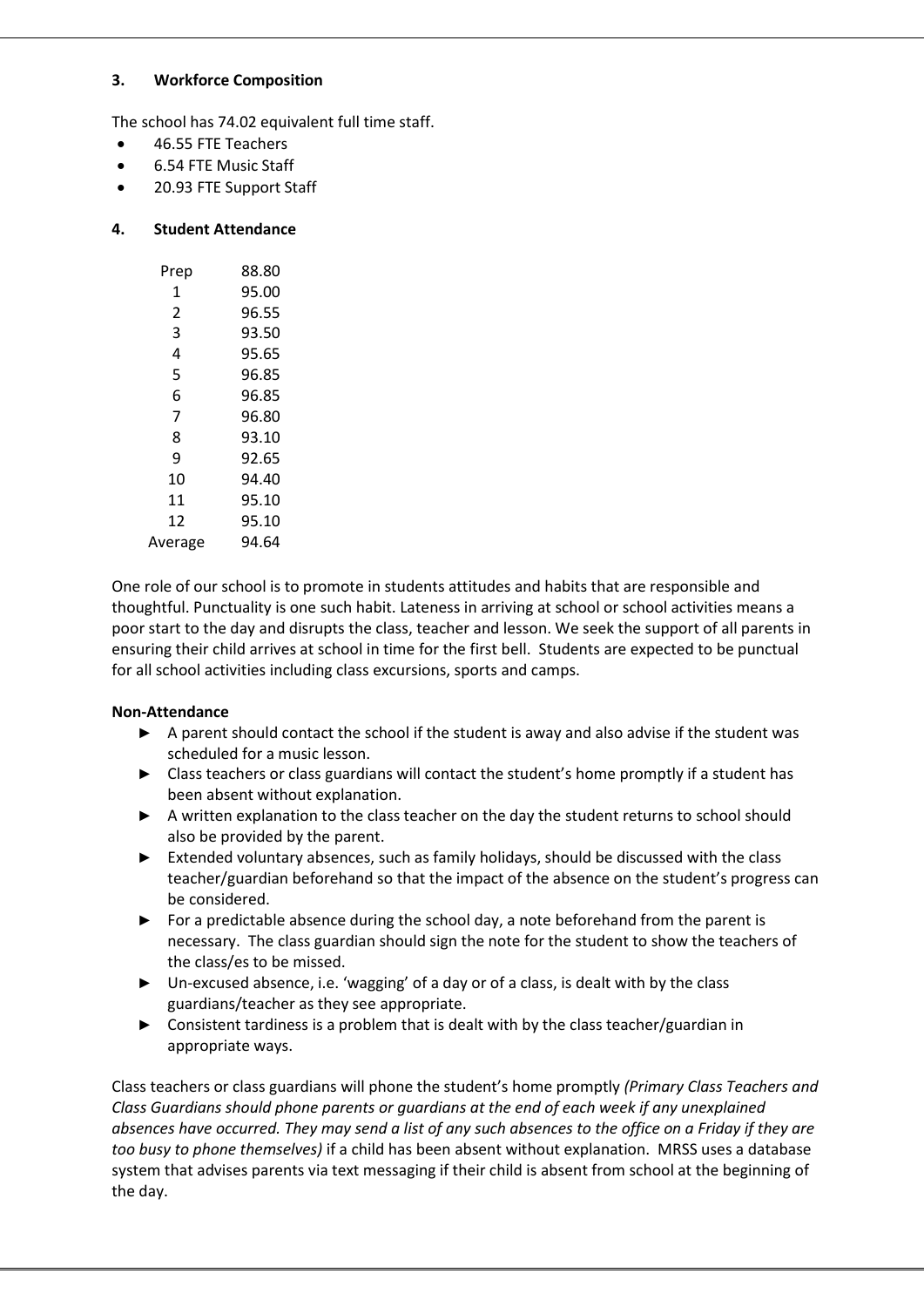#### **5. Senior Secondary outcomes**

Congratulations to our year 12 students from 2019 and the results they achieved. Our students have begun to spread themselves in different directions through the wider community, some with work, study, travel, apprenticeships or some combination of these options. The following is a breakdown of results, numbers studying and the study areas they were offered/or have taken up.

# **2020 Year 12 results and course enrolments (summary)**

32 students enrolled in VCE/VCE subjects. All students obtained their VCE certificate.

5 students chose to complete an unscored VCE certificate.

All other students received an ATAR (Australian Tertiary Admissions Ranking) based on scored internal and external assessments (including exams)

27 students chose to apply for tertiary places, 27 received an offer.

21 students received offers in the 1st round and 6 students received offers in rounds 2-3 (some of these offers may have been their first or an additional offer)

## **ATAR outcomes:**

2 students achieved an ATAR rank over 90 (top 10% in the state), **the highest was 95.6**

6 students achieved an ATAR rank over 80 (top 20% in the state)

6 students achieved an ATAR rank over 70 (top 30% in the state)

7 students achieved an ATAR rank over 60 (top 40% in the state)

4 students achieved an ATAR rank over 50 (top 50% in the state)

2 students achieved an ATAR rank over 40 (top 60% in the state)

5 students received an unscored VCE certificate (this means they didn't do exams and so have no ATAR ranking)

The Victorian Baccalaureate is nestled within the VCE; this certificate recognises students who take on higher-level study. To receive the award of VCE (Baccalaureate), students must complete:

\*Unit 3 and 4 sequence in English, English language or Literature with a study score of 30 or above

\*Unit 3 and 4 sequence in Mathematics Methods (CAS) or Specialist Mathematics

\*Unit 3 and 4 sequence in a VCE language

\*At least two other Unit 3 and 4 sequences.

1 of our students received this award for completing subjects in the above 4 criteria, congratulations to them.

1 Student received an International scholarship! This reflected their long term commitment, effort and performance in a particular sporting discipline (along with other qualities)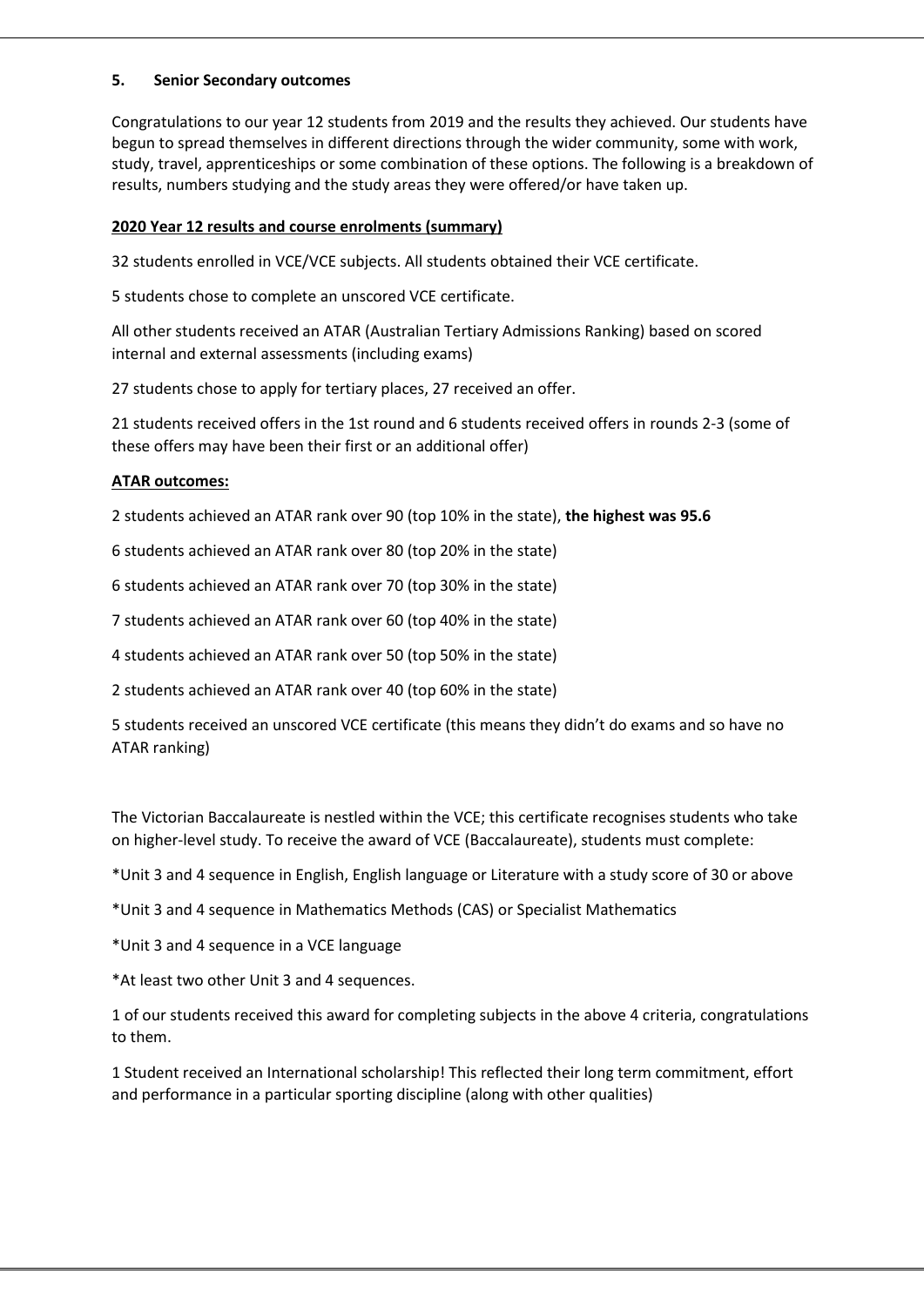# **Students received offers in the following areas**:

7 x Arts (Literature, Social, Behavioural, Marketing)

- 5 x Science (including Environmental Science)
- 3 x Education (Early, Primary, Secondary)
- 2 x Writing
- 2 x Law (Arts/Commerce)
- 2 x Music
- 2 x Health (Nursing, Science)
- 2 x Photography, Film and TV
- 2 x Outdoor Education
- 1 x Aviation.
- 1 x Information Technology

As you can see our students have a wide variety of opportunities open to them. Arts and science degrees are often popular, but the mix of courses our students receive tertiary offers for changes every year and highlights the diversity of their interests.

## **Current enrolment in tertiary institutions**

16 students are enrolled full time study

- 7 Deferred their course offers
- 4 Didn't take up their course offers.

Those that deferred and/or didn't take places offered to them are either doing one of (or a combination of) working, travelling, in a private course or apprenticeship.

We congratulate all our students from 2020 who, at different times, struggled but persisted throughout the year and completed their VCE (particularly given the Covid related interruptions we had). We wish them all the best for the future.

# **6. Student outcomes in standardised national literacy and numeracy testing. Proportions of Year 3, 5, 7 and 9 students meeting national reading, writing, spelling and numeracy benchmarks**

Education ministers made the decision to cancel NAPLAN in 2020 due to the COVID-19 pandemic. This means students in Years 3, 5, 7 and 9 in 2020 did not undertake the assessment in 2020 and will not do a 'catch-up' test in 2021.

In 2019, 96.5% of MRSS parents chose to remove their children from participation in these tests. Therefore results are not available.

#### **7. Parent, student and teacher satisfaction**

No education can be effective unless the relationships between all members of the school community students, teachers and parents - are real and meaningful. This is one of the reasons why the teacher travels with the class through each level from class one to eight. In those eight years strong relationships are built between, not only the child and the teacher, but also all significant people in the child's world, their family. Parents can contact teachers at any time to arrange personal interviews or phone conversations. Class liaisons meet with teachers if any issues need to be raised. Class meetings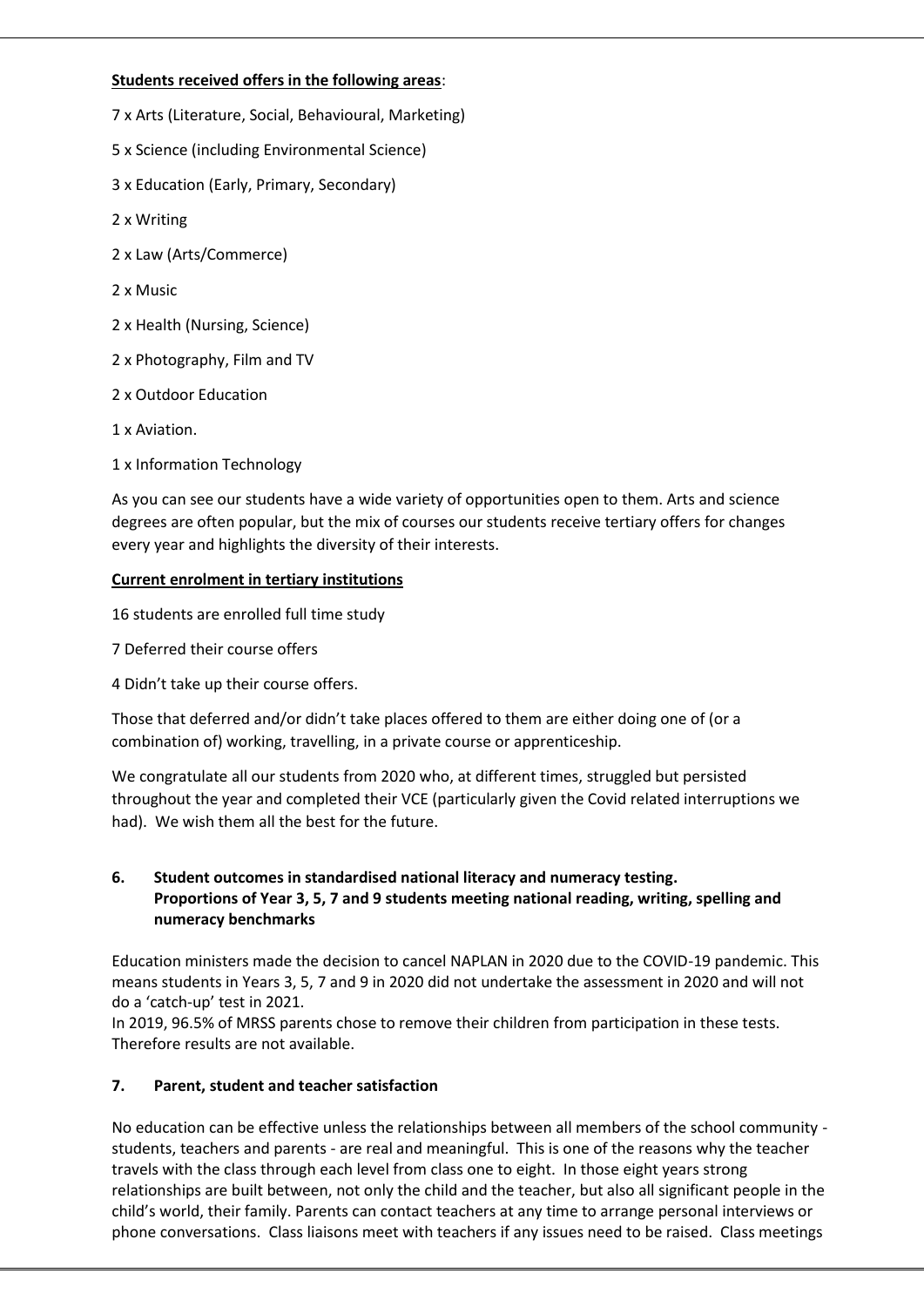held each term inform parents of the work being done in class and festivals and invite the families to share in the fruits of each particular year's work.

From year levels nine to twelve 'class guardians' accompany their class into their final years. In this way every child can be loved as a fellow person, not just another student passing through. Class meetings are held each term and parents can contact teachers at any time to arrange personal interviews or phone conversations.

The journey of each child through the school is celebrated on the 'Year Twelve Farewell Day'. On this day the school and each class room is beautifully and sensitively decorated by the year twelve students as a farewell gesture. In turn, all the class children prepare gifts representative of their specific year. At mid-day the whole school gathers in an assembly to honour the particular year twelve class. Year eleven students make a banner and form a guard of honour as the graduating students enter the school hall. We are fortunate to have several past students on our staff and many children of past students now attend or are enrolled for when they reach kindergarten age.

We have waiting lists for kindergarten and classes one to twelve.

Our parents support the school in many ways and we value their contribution greatly. They become involved in many ways to support class activities but also in markets, Open/Fair days and an annual Art/Craft exhibition and sale.

## **8. Post-school destinations**

Our students come from a wide range of family backgrounds, and we offer a broad enrolment policy and a fairly broad program in years 11 and 12, so it is to be expected that our school destinations reflect this breadth.

While the majority of students enroll at university, several undertake TAFE training and some will take up trade training or direct employment options.

We have students at a wide range of universities, and we have many outstanding alumni, having taken deep interest in their field and been offered marvelous opportunities.

Our students are well represented in broad fields of employment and study. We have strong interests and accomplishments in science, math and environmental studies, in the arts, and in particular music, fine arts, architecture and film. There is also strong interest in nursing, midwifery, teaching and social service.